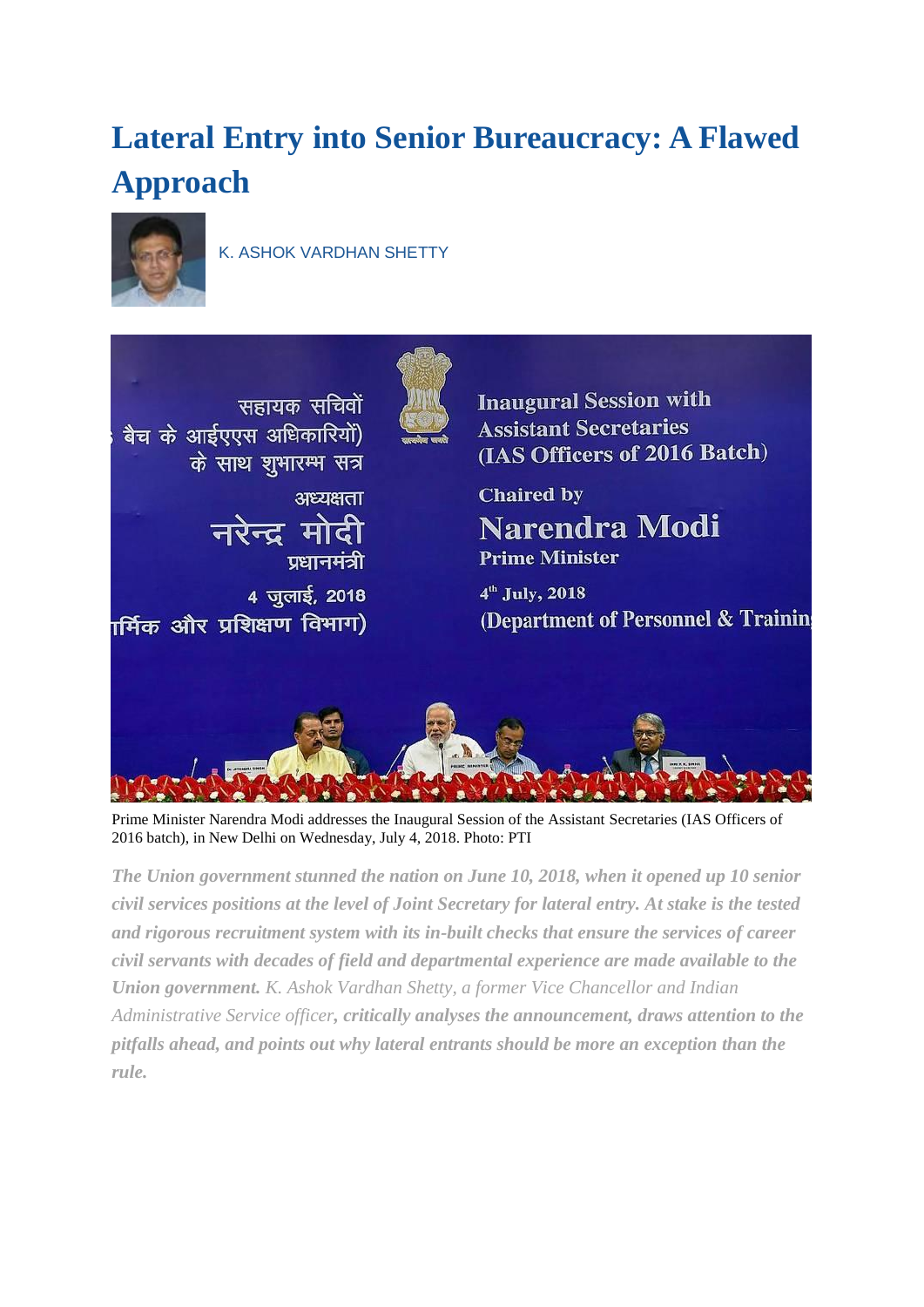*"For every complex problem there is an answer that is clear, simple and wrong". H. L. Mencken*<sup>1</sup>

n August 10, 2016, Jitendra Singh, Minister of State in the Prime Minister's Office, had stated in a written reply to a starred Parliamentary question: "At present there is no proposal to constitute a Committee to study the feasibility of lateral entry into the civil services".<sup>2</sup> While replying to supplementary questions, he had said that such issues require 'political consensus'.<sup>3</sup> Exactly 22 months later - without any formal announcement to the effect - the Department of Personnel and Training (DoPT) sprang a surprise by issuing an advertisement on June 10, 2018, inviting applications for lateral entry to 10 posts of Joint Secretary in various departments of the Government of India (GoI).<sup>4</sup> O

Joint Secretary is a rank as well as a post. A Joint Secretary in the Union Government is the administrative head of a wing in a department and is responsible for all the business falling within his wing.<sup>5</sup> He is a senior officer equivalent to a Secretary in a State Government or Chief Secretary of a Union Territory.

Typically, a Joint Secretary's responsibilities include preparing answers for Parliamentary questions; preparing agenda notes and action taken reports for the meetings of the Cabinet, the Prime Minister, the Minister and various Parliamentary Committees; liaising with officers of other Ministries of the Central Government, officers of State Governments, and officers of the organisations coming under the Ministry in connection with policy making and implementation; contesting Court cases; attending Board meetings; replying to references from oversight agencies such as Comptroller and Auditor General, Central Vigilance Commission, and Central Bureau of Investigation; and other specific tasks that are integral to the day-to-day working of GoI.

Officers of the Indian Administrative Service (IAS) or other civil services who have put in about 20 years of service are selected for the posts of Joint Secretary through a stringent, if somewhat opaque, empanelment process. The June 10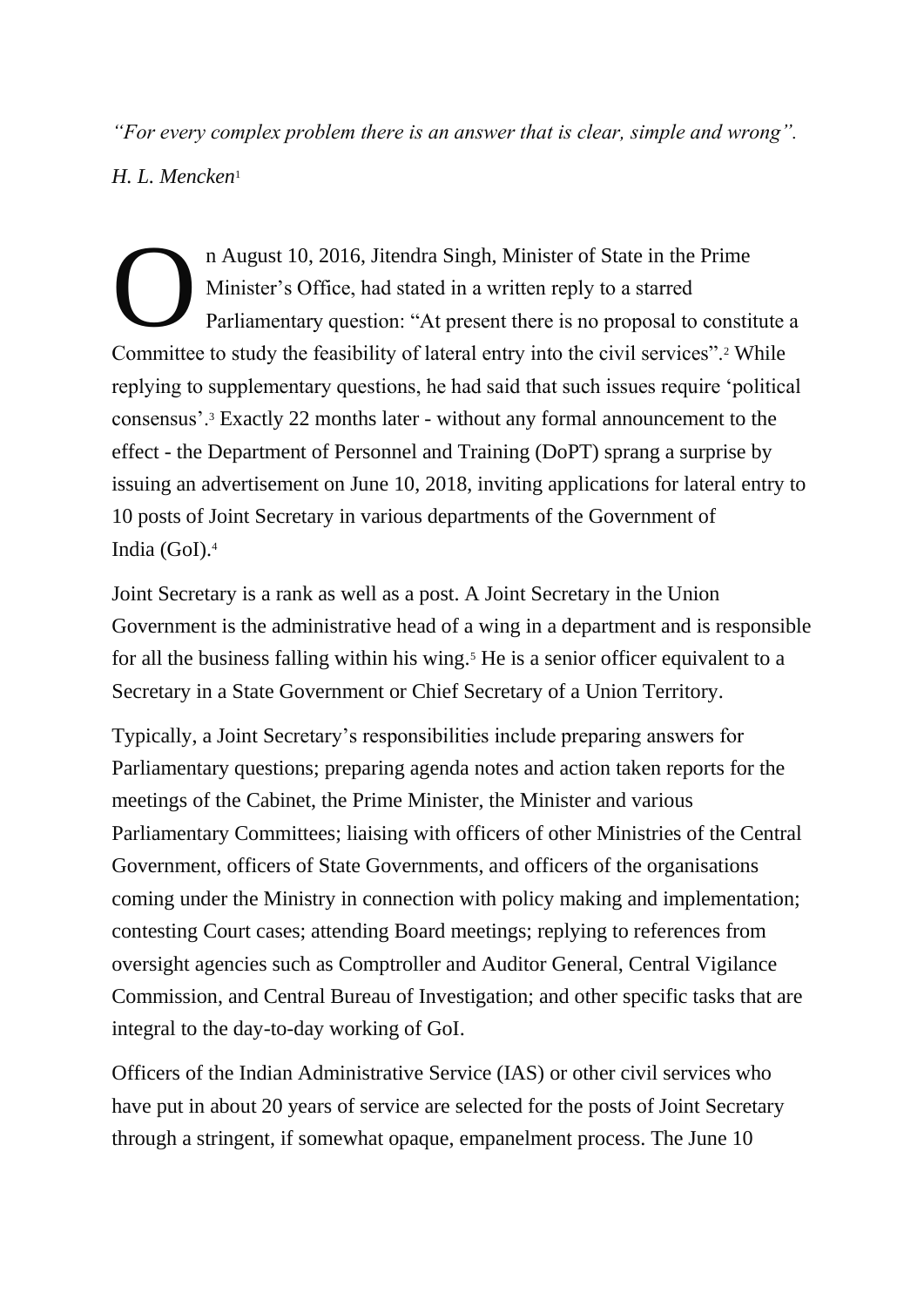advertisement has, for the first time, opened the gates for appointment to posts of Joint Secretary to persons other than career civil servants.

As the advertisement was issued by DoPT and not by the Union Public Service Commission (UPSC), it means that the lateral entrants will be selected by DoPT or the Departments concerned, and not by UPSC. This may be technically legal because the proviso to Article  $320(3)$ <sup>6</sup> of the Constitution of India enables such

exceptions but, considering the importance of the post of Joint Secretary, it is not correct. The selections will carry credibility only if done by UPSC. There is a

**There is apprehension that 'lateral entry' is simply another name for the Spoils System.**

perception that such 'extra-UPSC lateral entries' could multiply in future and at all levels. This has caused apprehension that India's 160-year old Merit System of recruitment is being undermined and that 'lateral entry' is simply another name for the Spoils System.

#### **How an assassination triggered civil service reform**

The term Spoils System refers to the practice in which a winning political party appoints its supporters to various civil posts in the government – as opposed to the Merit System in which appointments are made to a permanent civil service through a competitive examination conducted by an independent body without regard to the political views of the appointees. The Spoils System takes its name from an 1832 speech by United States Senator William L. Marcy who defended the practice with the remark: "To the victor belong the spoils of the enemy".<sup>7</sup> On Presidential Inauguration days and for several months thereafter, mobs of job seekers used to storm the White House and this was a regular feature of the U.S political landscape during the  $19<sup>th</sup>$  century.

The U.S. woke up to its danger only when a disgruntled job seeker assassinated President James A. Garfield in 1881 for his alleged ingratitude. The assassination triggered the passage of the Pendleton Civil Service Act, 1883, which replaced the Spoils System with the Merit System and a career bureaucracy.<sup>8</sup> Today, the U.S. federal government has about 2.1 million career civil servants, and political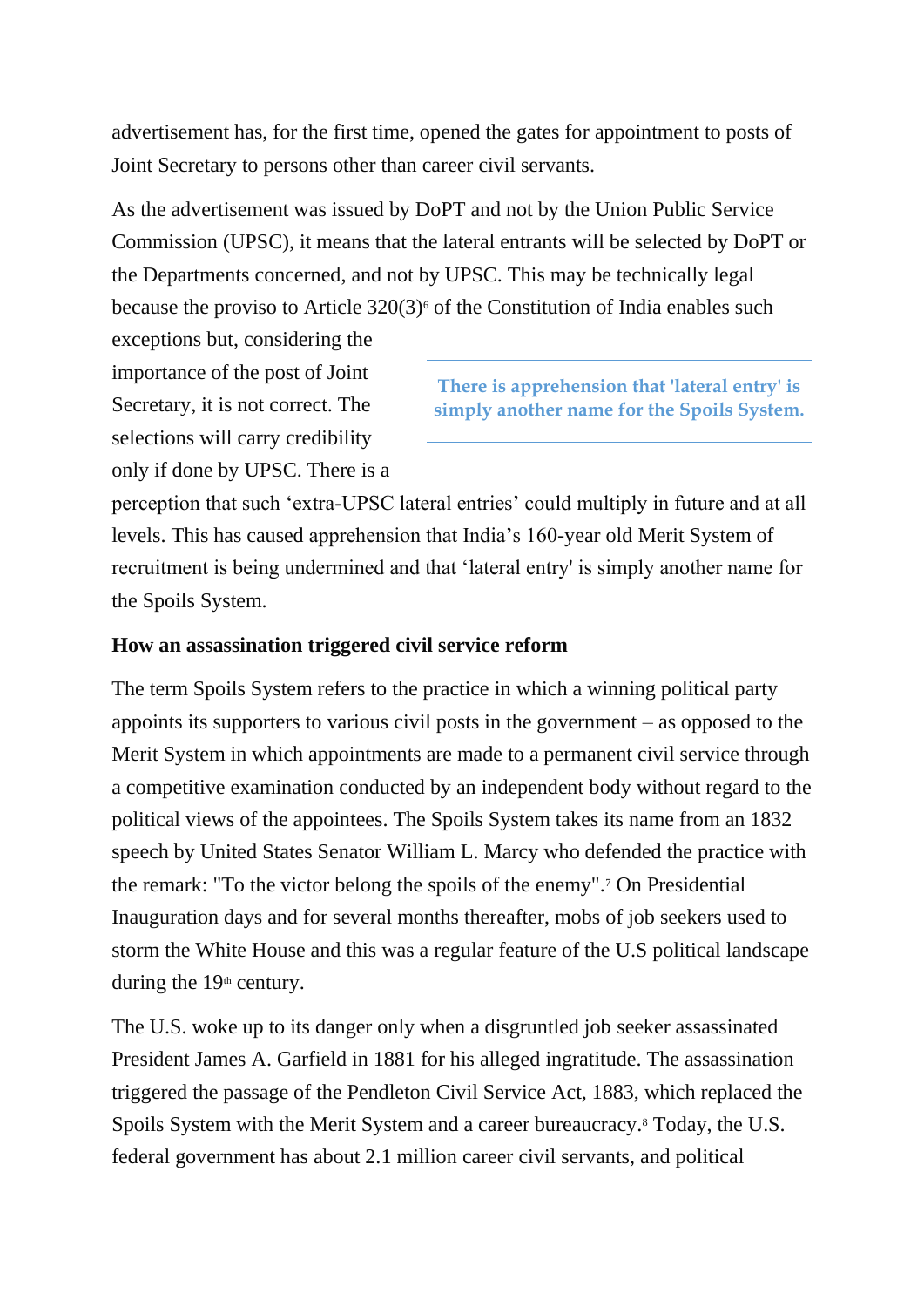patronage is restricted only to a limited number (about 3,000) of top posts. But in respect of nearly half of these posts, the appointments need to be confirmed by the Senate.

## **The Merit System in India**

In India, the Merit System was adopted by the British in 1858 - twelve years before it was adopted in the U.K. and 25 years before it was adopted in the U.S. The Indian Civil Service (ICS) was considered one of the finest public services in the world and a model for others*.* India continued with the Merit System after Independence, and the UPSC has done a commendable job over the years by insulating recruitments from political patronage and selecting 'the best and the brightest' through open competition and transparent procedures. No less a person than Professor Lant Pritchett of Harvard University paid this handsome compliment in 2010:

**"The IAS is full of officers who have passed an entrance examination and selection process that makes getting into Harvard look like a walk in the park. I have worked for the World Bank and it employs really brilliant people. I think the Indian elite and many Indian government officials in the IAS are even better than the World Bank brains."<sup>9</sup>**

Why then is Indian bureaucracy seen as generally tardy, inefficient, unresponsive and uninterested in public welfare? Why do government programmes fail to deliver the promised results and government projects have huge cost and time overruns? It is important to note that dissatisfaction with government performance is universal and not confined to India alone.

#### **Why governments underperform**

The key to understanding governments' underperformance is not the personal attributes of civil servants but the environment of severe constraints under which they have to operate. As government is a very large organisation, it must have detailed rules for conduct of its business. As government administers public money, it must account for every rupee. As government wields enormous authority, it must have many checks and balances. As government is the provider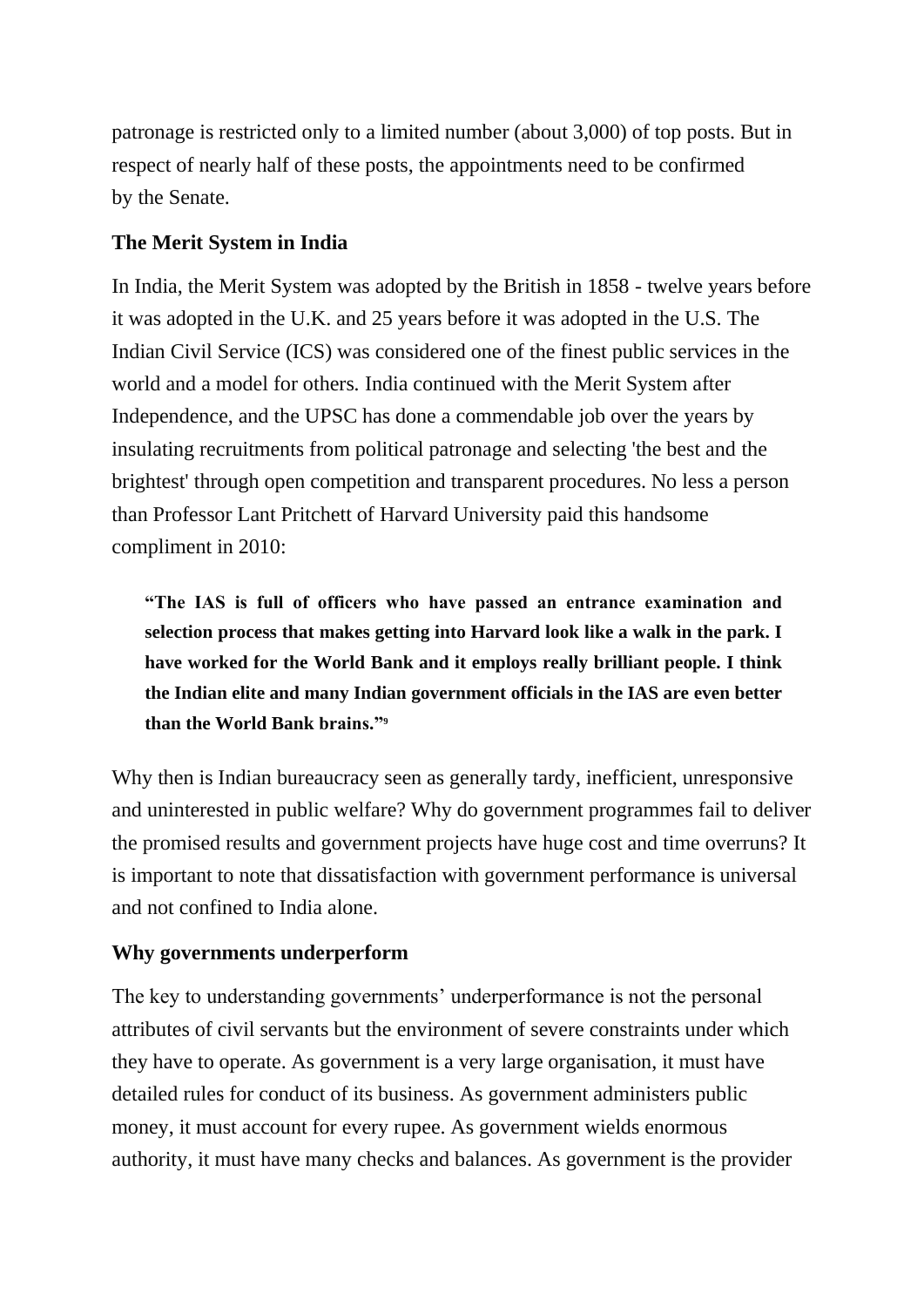of last resort, it must do a lot of things that the private sector either can't or won't do. As government's objectives are often intangible, performance evaluation is difficult and process-compliance becomes more important than achievement of

**As government is the provider of last resort, it must do a lot of things that the private sector either can't or won't do.**

outcomes. As government has to satisfy all classes of citizens, it cannot concentrate resources on a small number of priorities the way businesses do. As political leaders

want to win elections at any cost, they often make suboptimal or even bad decisions. These are some of the core undercurrents which direct the functioning of governments. And, they are nearly never likely to change. It follows that government can never have the nimble efficiency of the best of the private sector which are not hindered by these constraints.

Compounding these general problems with the functioning of governments the world over, are certain problems specific to the political milieu in India. Even the best and the brightest—irrespective of the mode of recruitment—can lose their bearings in a system in which criminalisation of politics, abuse of authority, disrespect for constitutional norms, rampant political interference, and corruption have become the order of the day. To further complicate the civil servants' operating environment, there are no effective checks against the transgressions and depredations of the political executive.

Officers who become part of the politician-bureaucrat-corporate nexus are handsomely rewarded with coveted postings while in service and attractive sinecures after retirement, while those who resist are subjected to frequent, arbitrary and punitive transfers to bureaucratic Gulags or are given adverse entries in their Performance Assessment Reports or have false cases foisted on them.

Given this hostile work environment and inversion of the moral order, many a civil servant who started off with idealism appears to fall for the dictum, "if you can't lick them, join them", though it is a matter of immense satisfaction that there are still many upright civil servants who have bucked this trend. If the best and the brightest in the country are unable to function effectively in such a political milieu,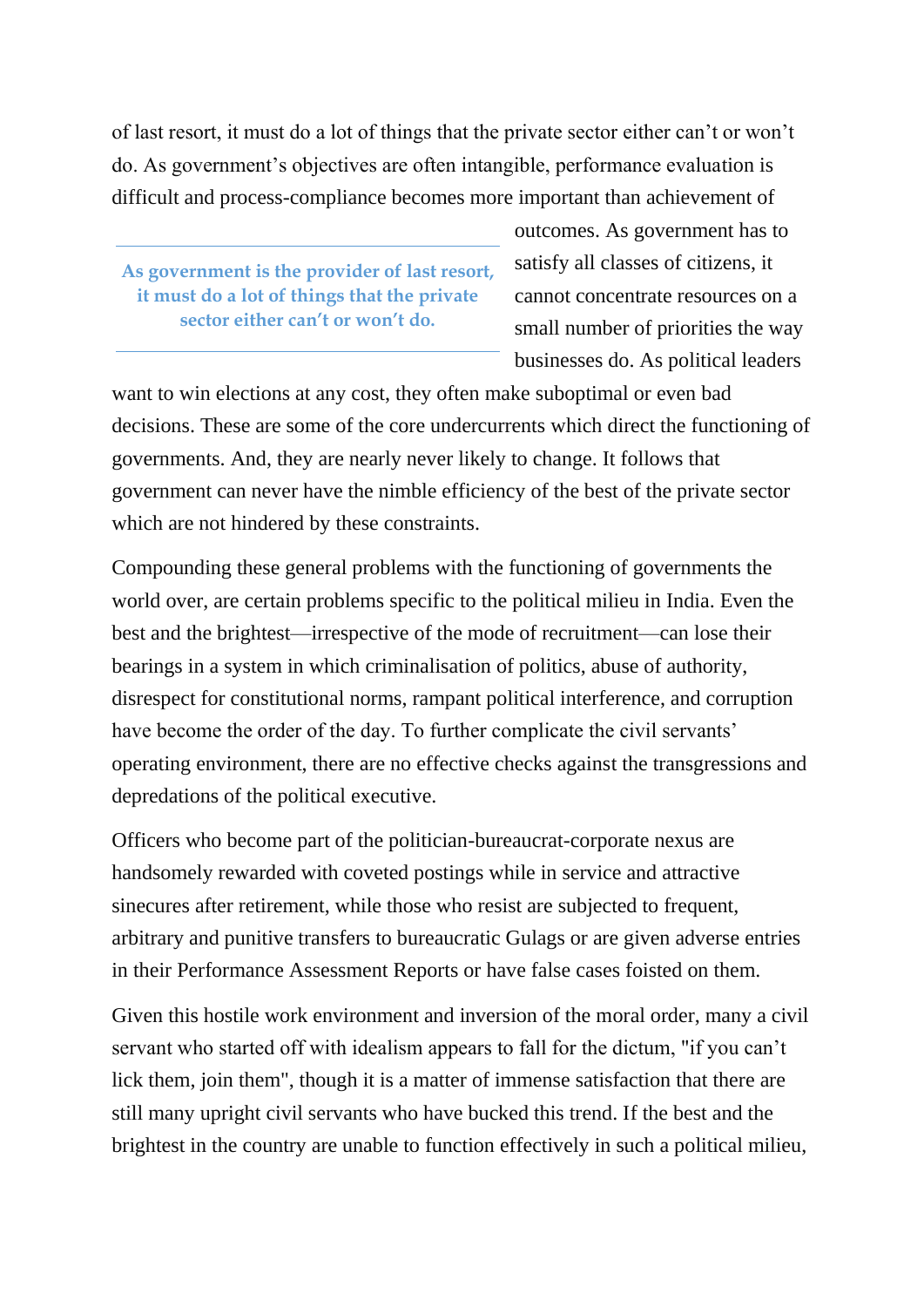there is no reason to believe that others, whether from the private sector or elsewhere, can do any better.

#### **Private sector executives in government**

The U.S. is often cited as a shining example of 'lateral entry of private sector executives into higher bureaucracy' but it isn't. In a seminal essay, *Managing the Public Service Institution* (1973), Peter F. Drucker noted:

**"There is no reason to believe that business managers, put in control of public service institutions, would do better than the bureaucrats. Indeed, we know that they immediately become bureaucrats themselves."<sup>10</sup>**

Drucker cited the example of American experience during World War II, when large number*s* of business executives who had performed very well in their own companies had moved into government positions. But in government they found themselves bogged down by procedures and red tape - and deeply frustrated by the experience.

Things have been the same after World War II. A recent high profile 'flame out' is Rex Tillerson who was a successful Chairman and CEO of ExxonMobil for 11

long years but an abject failure as U.S. Secretary of State and got fired in March 2018 after a stint of just 13 months. Even where a handful of business

**Rex Tillerson was a successful Chairman and CEO of ExxonMobil for 11 years but an abject failure as U.S. Secretary of State.**

executives made the transition from success in business to success in government, none achieved the kind of striking success that they had shown in the private sector. The same holds good for lateral entrants from universities, research institutions and international organisations.

#### **Sardar Patel's vision**

After Independence, Sardar Vallabhbhai Patel had championed the creation of the IAS as a premier, multi-functional, All-India Service that would knit the administrative framework of a vast and diverse country into an integrated whole and provide a connecting link between implementation at the field level and policy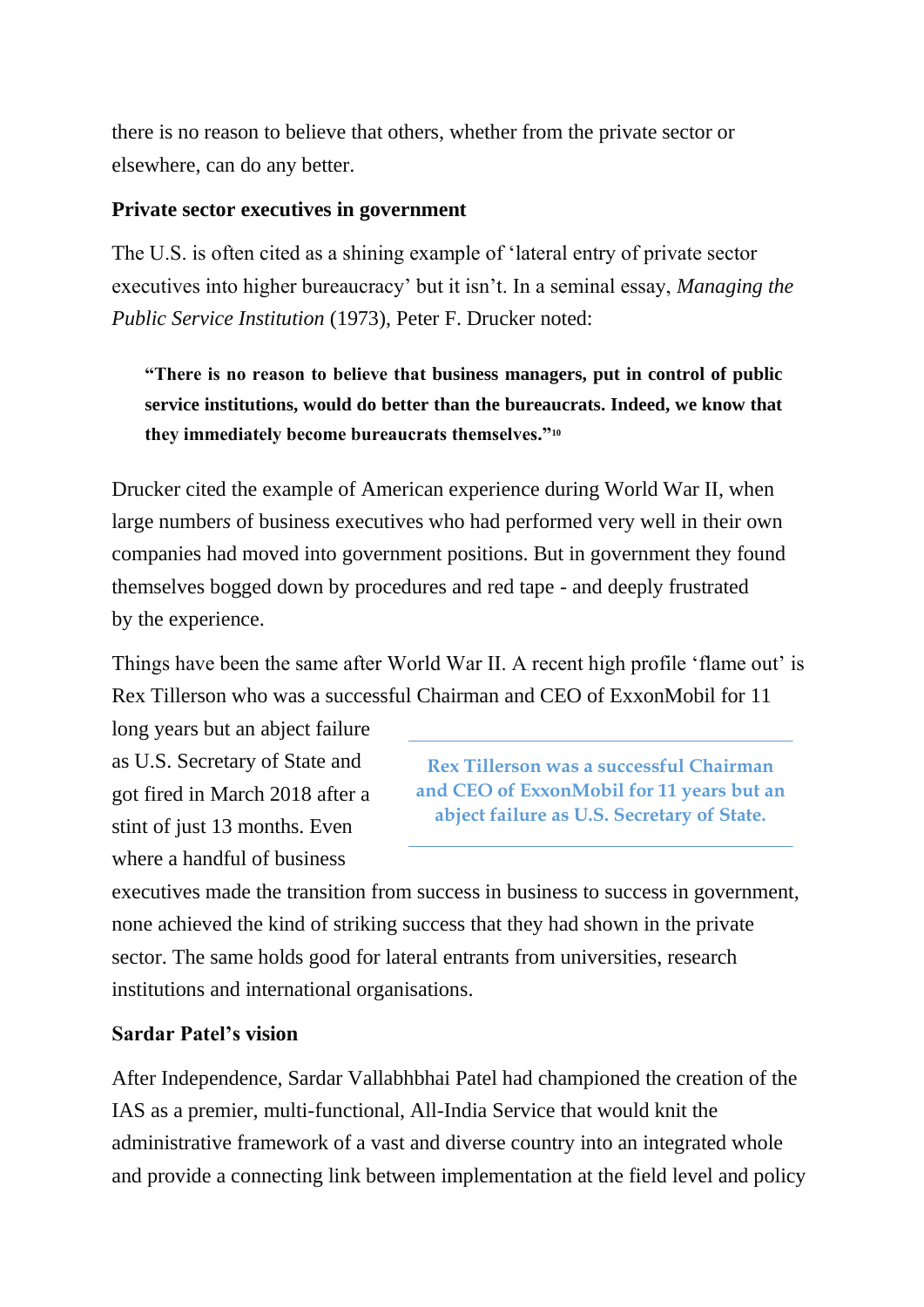making at the top. If IAS officers are preferred to man senior positions in government both in the States and the Centre, it is not because they came within the top 100 ranks in a highly competitive civil services examination once upon a time but largely because of the breadth and depth of experience—both in implementation and policy making—that they bring to the table.

IAS officers are exposed to all the tiers of governance – Village, Town, Block, Taluk, Sub-Division, District, State and the Centre – and they have vast diversity of experience because they work in various line/staff departments in succession. They are required to deal with agitations, riots, natural disasters, land matters, irrigation, agriculture, civil supplies, cooperatives, industries, elections, implementation of various types of projects, implementation of multifarious welfare schemes, etc., and they often work in close contact with the general public, politicians, police, courts and the media. It is their 'District experience' which makes IAS officers eminently suited for tendering advice on policy matters when they work in the State Secretariat, and it is their 'State experience' that makes them eminently suited for tendering advice on policy matters when they work in the Central Secretariat. This calibrated accumulation of knowledge of social and political dynamics and expertise in state functioning is a unique skill set. Officers of the other civil services, which are all uni-functional, lack this diversity of experience and more importantly, they have limited or no exposure to the ground realities and to rural and urban governance at the local level and the State level.

Further, policy making and implementation are rarely limited to a single department but call for inter-departmental, and often inter-governmental, consultation and coordination. The presence of IAS officers across various departments both in the Centre and the States, ensures proper horizontal as well as vertical coordination in policy making and implementation.

According to the Seventh Central Pay Commission, IAS officers held 249 out of 391 positions of Joint Secretary in the Government of India.<sup>11</sup> Post-2014, the situation has changed with nearly half the Joint Secretary posts manned by non-IAS cadre. While posting non-IAS cadre officers as Joint Secretaries in their parent Ministries makes sense, they are likely to be out of their depth if they are posted in other Ministries, especially those which require close interaction with the States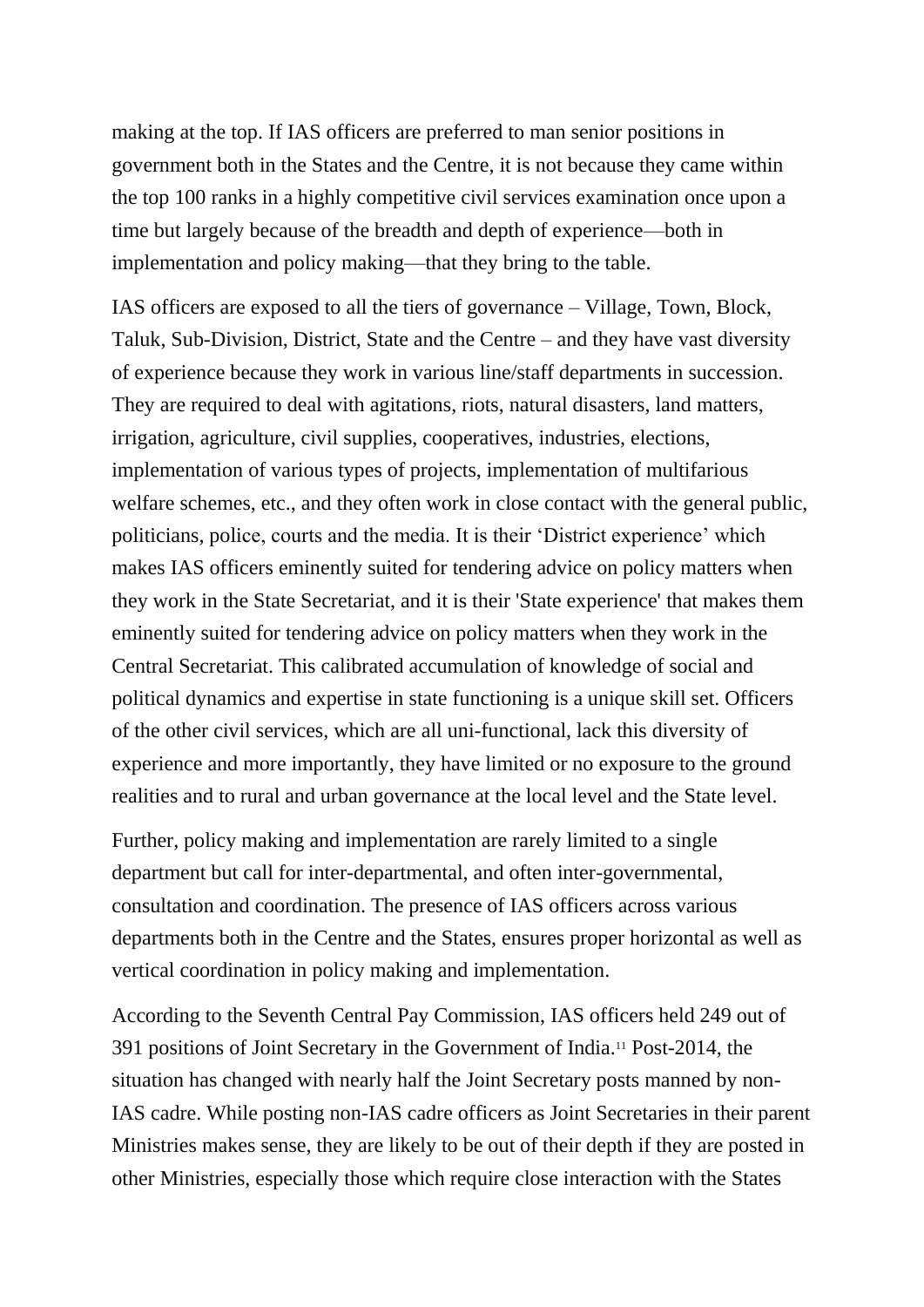and where 'District experience' and 'State experience' are imperative for proper policy making and implementation. And, if experts from the private sector or elsewhere are posted directly as Joint Secretaries in the Centre, they are likely to be even more handicapped in this regard, thereby widening the disconnect between policy making and implementation and leading to poorer governance.

#### **Generalists versus specialists**

The distinguished U.S. scholar Paul H. Appleby, who studied India's public administration and recommended the creation of the Indian Institute of Public Administration, observed:

**"Diversity of experience on the part of an administrative cadre makes for vitality and competence. Diversity of experience on the part of single administrators is often also a feature common to the preparation of many of the ablest ones".<sup>12</sup>**

Thanks to the legacy of the ICS and the vision of Sardar Patel, India is fortunate to have such an administrative cadre, the IAS, with diversity of experience. But there are some critics who portray this very 'strength' of the IAS as its 'weakness'. Their argument is that it is a generalist service whose officers lack the specific domain knowledge that many departments need. This argument is incorrect on multiple counts:

First, IAS officers are also specialists of a kind; the domain expertise of the IAS is an in-depth understanding of the ground realities, being the only service with exposure to rural and urban governance at the local level and at the State level.

Second, the civil services examination is conducted in 26 different subjects including Medical Science and Engineering subjects, and recruits to the IAS are

drawn from almost all these subjects. For the past three decades, well over half the IAS recruits in each batch were engineers, doctors, IIM-

**What is needed is better cadre management by the States as well as the Centre in posting the right IAS officers.**

graduates or IT-experts. In the top 20 ranks of the 2017 batch of the IAS, there were 19 engineers and 1 medical doctor. What is needed is better cadre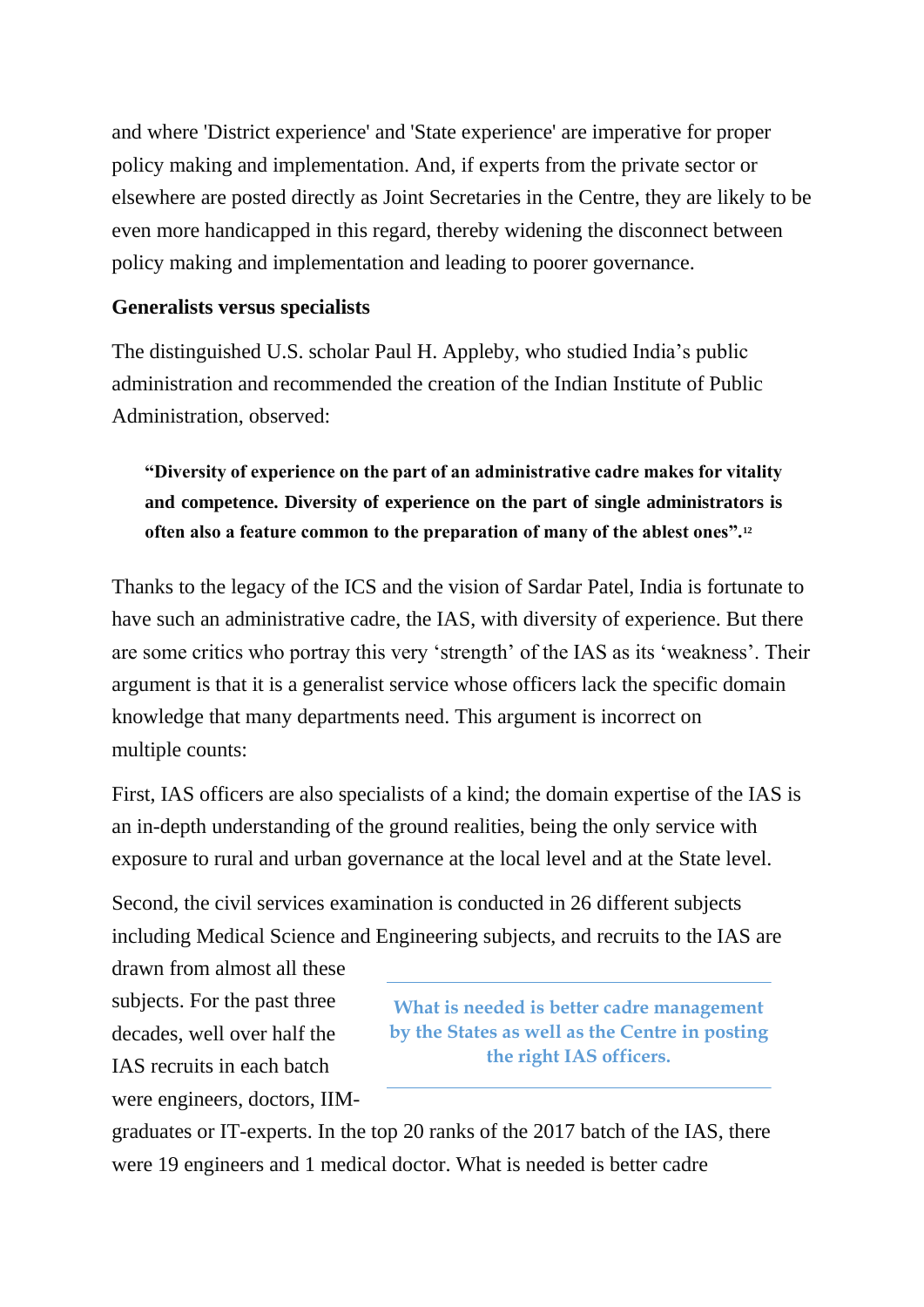management by the States as well as the Centre in posting the right IAS officers to the right posts.

Third, even if someone begins his career as a specialist, each promotion upward vests in him successively wider functions and responsibilities and makes him deal with a larger number of stakeholders and renders his original specialisation less relevant. For example, as a medical doctor rises up in the Department of Public Health, he will be dealing not only with patients, doctors and paramedical staff, but also with unions, NGOs, media, civil servants, politicians, judiciary among others, and these call for general administrative skills rather than medical skills. In other words, in all organisations, government or private, as one goes higher in an organisation, one needs to be more of a competent generalist administrator and less of a competent specialist.

Fourth, specialists have their limitations because a specialist, by definition, is someone who knows more and more about less and less. Any specialised discipline has numerous branches, and each branch has many sub-branches. Therefore, to get a holistic view of a specialised discipline such as, say, Climate Change, it is necessary to consult with not just one specialist, however eminent he may be, but dozens of them.

Appleby has narrated an amusing story of the problem of communication between physicists engaged in the Manhattan Project out of which came the atomic bomb. These physicists had so specialised in sub-sub-branches of physics that they did not understand each other. It was essential that they communicate with each other, and so an English Professor was brought in, charged with talking successively to the physicists until he could serve as an interpreter!<sup>13</sup>

Fifth, the price of specialisation of every kind is parochialism. A specialist tends to be partial to his particular field and has difficulty in seeing other persons' point of view. An intelligent, neutral, generalist administrator often does a better job of bringing different specialists together to devise a coordinated strategy that is fair to all. Winston Churchill's dictum: "Scientists should be on tap but not on top"<sup>14</sup> applies to all kinds of specialists.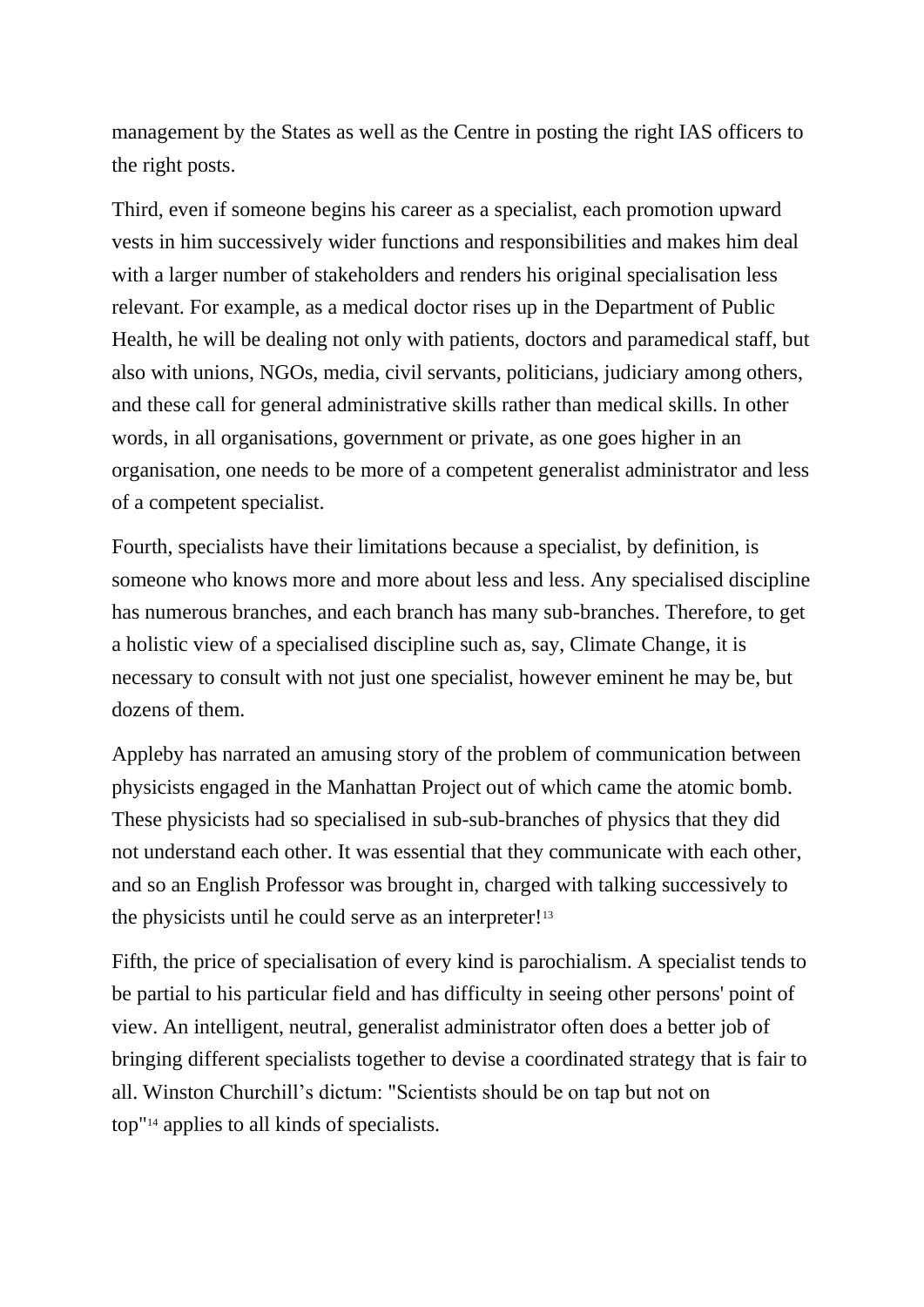#### **A controversial advertisement**

It is against this backdrop that there is a need to examine the advertisement issued on June 10, 2018, by DoPT calling for applications from "talented and motivated Indian nationals" with expertise in the areas of Revenue, Financial Services, Economic Affairs, Agriculture, Road Transport & Highways, Shipping, Environment & Forests, New & Renewable Energy, Civil Aviation, and Commerce for lateral induction to 10 posts of Joint Secretary. According to the advertisement, the proposal of lateral entry is "aimed at bringing in fresh ideas and new approaches to governance and also to augment manpower".

Applicants should be graduates from a recognised university, over 40 years of age and possess at least 15 years of experience. They should be "working at comparable levels" in State/Union Territory Governments, Public Sector Undertakings, Autonomous Bodies, Statutory Organisations, Universities, Research Institutes, Private Sector Companies, Consultancy Organisations and International/Multinational Organisations. The advertisement doesn't prescribe an upper age limit, and it hasn't reserved any of the 10 posts of Joint Secretary for Other Backward Classes – Non-Creamy Layer (OBC-NCL), Scheduled Castes (SC) and Scheduled Tribes (ST).

The applicants are required to upload (i) their Resume not exceeding 4 pages, (ii) a write-up not exceeding 250 words as to why they consider themselves suitable for the post, and (iii) another write-up not exceeding 300 words highlighting 2-3 recent significant projects/achievements. The shortlisted candidates will be selected through a "personal interaction" with a Selection Committee. The appointments will be on contract basis for a period of 3 years initially, extendable up to five years in case of satisfactory performance.

## **A recruitment process vulnerable to serious abuse**

The proposed mode of selection of lateral entrants does not inspire confidence about its probity and transparency and affords immense scope for litigation on the grounds of lack of rigour, arbitrary and improper shortlisting of candidates, and serious mismatch between the stated aims and the method adopted.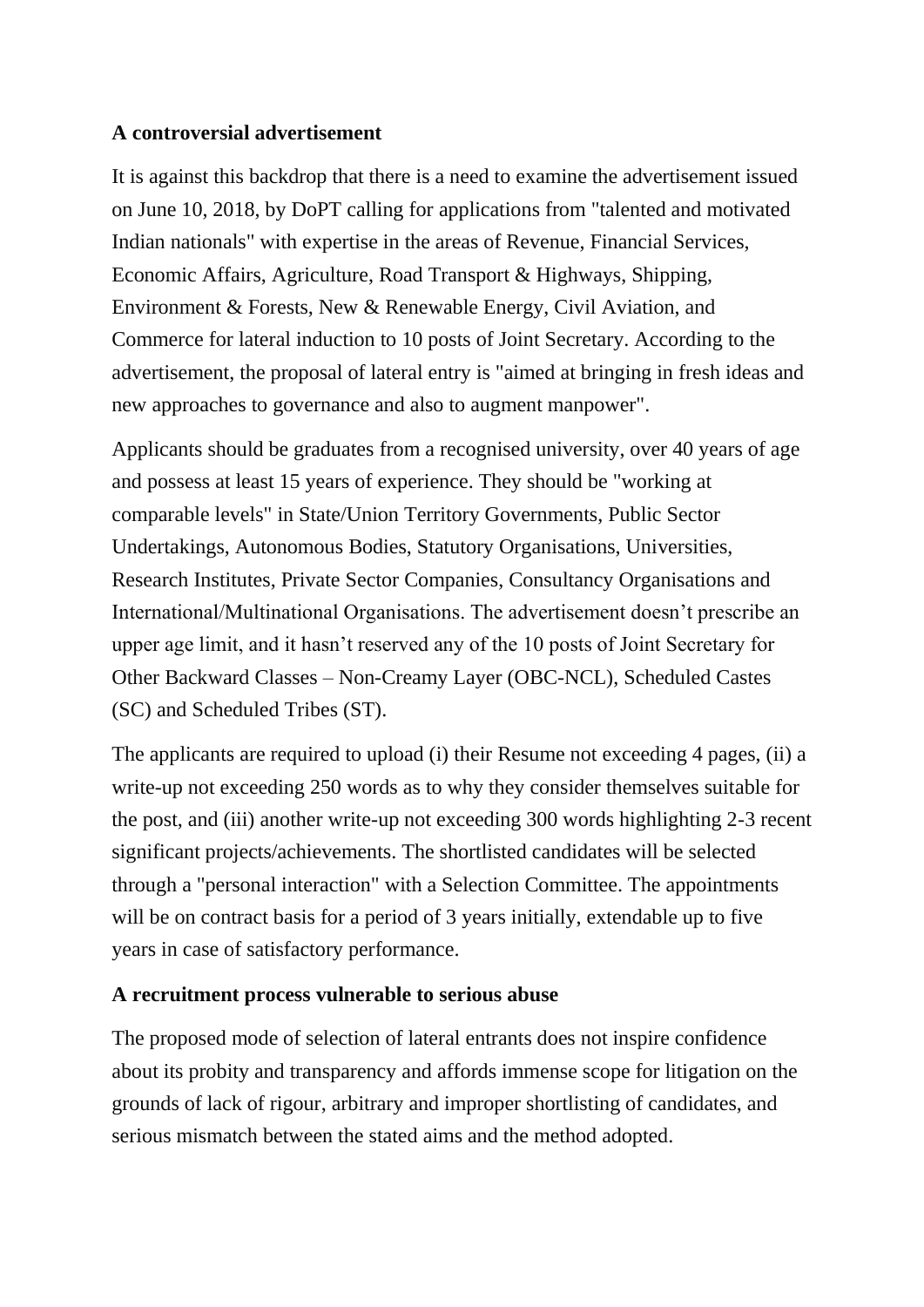First, the details sought for in the online application form are very few and sketchy. For instance, there is no requirement on the part of the applicants to upload documentary proofs of the educational qualifications, work experience, papers published, commendations received, to name a few. Needless to add, no meaningful scrutiny of the applications is possible without these crucial inputs.

Second, no objective and transparent criteria for shortlisting candidates have been announced. It is not clear as to who will do the shortlisting and whether they have the competence to do it. It is difficult to apply the condition "working at comparable levels" to candidates from outside the government sector simply because there may not be comparable levels. The difficulty is especially great in case of the private sector where even a junior functionary may have a designation like 'Senior Vice President' or be drawing a high salary. Not fixing an upper age limit is a mistake, and it will increase the number of applications received and complicate the shortlisting process.

Third, the UPSC norm is to have a Recruitment Test when some skill or proficiency of the candidates is to be assessed.<sup>15</sup> Hence, if the government is serious about appointing only "talented and motivated" experts by lateral entry to

**Lateral entrants can hope to become Joint Secretaries with their performance, potential, and integrity untested.**

the posts of Joint Secretary, then a Recruitment Test in the specific area of domain expertise followed by an Interview is an absolute imperative. It is highly doubtful if

the domain expertise and aptitude of the candidates can be assessed properly through an undefined "personal interaction" as proposed.

Whereas officers from the IAS or other civil services have passed UPSC's Civil Services Examination – one of the toughest of its kind in the world – and are subjected to continuous evaluation of performance, potential and integrity over a period of about 20 years and become Joint Secretaries after a stringent empanelment process, the lateral entrants can hope to become Joint Secretaries with just 15 years' experience through a mere 'personal interaction' and with their performance, potential and integrity untested. This isn't right and can seriously demoralise the career civil servants.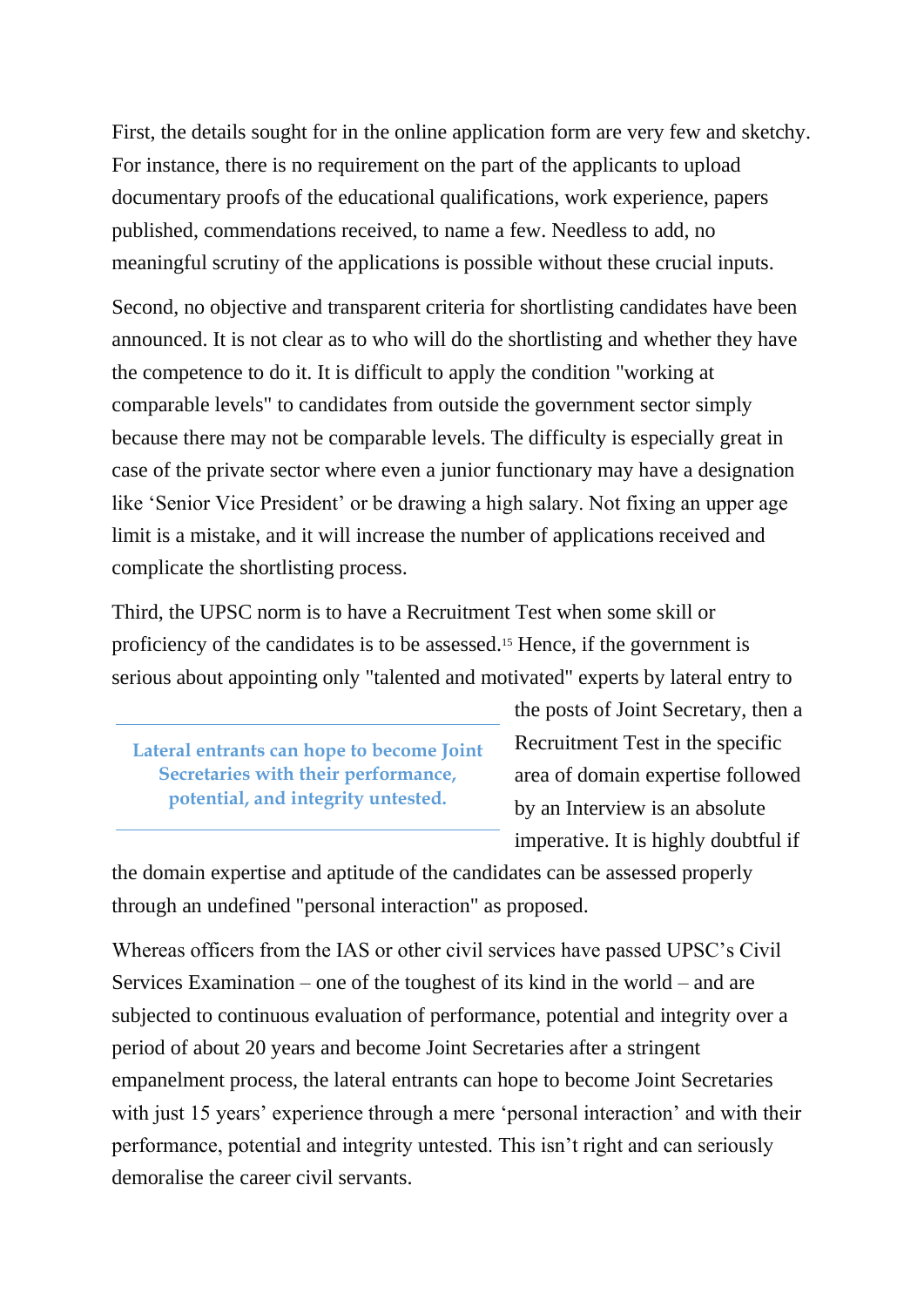Fourth, if the stated goal of the experiment is to bring in real domain expertise, then the qualifications prescribed should have been at least on a par with those of a Professor of a statutory University or a Scientist (grade G) of a government research laboratory. But the educational and experience qualifications prescribed in the advertisement are very low, very general and very vague, and there are likely to be hundreds of applications, if not thousands, for each post of Joint Secretary. The UPSC norm is to have a Recruitment Test "when the number of applicants is high".<sup>16</sup> Without a tough Recruitment Test, shortlisting a few candidates for 'personal interaction' will neither be easy nor correct, especially when the minimum qualification prescribed is very low.

Fifth, the advertisement is rather bald and doesn't indicate the specific area of domain expertise required for each post of Joint Secretary and refers applicants to

**Undue delay in notifying the specific expertise required can raise valid suspicion and invite litigation.**

the websites of the respective Departments. Whereas the advertisement was issued on June 10, 2018, none of the Departments have notified the

specific area of domain expertise required till date [July 11, 2018].

For example, if the Department of Shipping were to identify 'Harbour Engineering' as one the of domain areas where in-house expertise is presently lacking, then the same must be notified and applications invited only from those candidates who have expertise in 'Harbour Engineering'. This will also reduce the number of applications received.

Further, the Selection Committee can be constituted properly only if the specific area of domain expertise is known upfront and top experts from that branch are invited to be on the committee. The Selection Committee cannot be expected to do a comparative evaluation of candidates with different domains of expertise. When the *raison d'être* of the entire exercise is to bring in new domain expertise to government, not notifying or undue delay in notifying the specific area of domain expertise required can raise valid suspicion and invite litigation.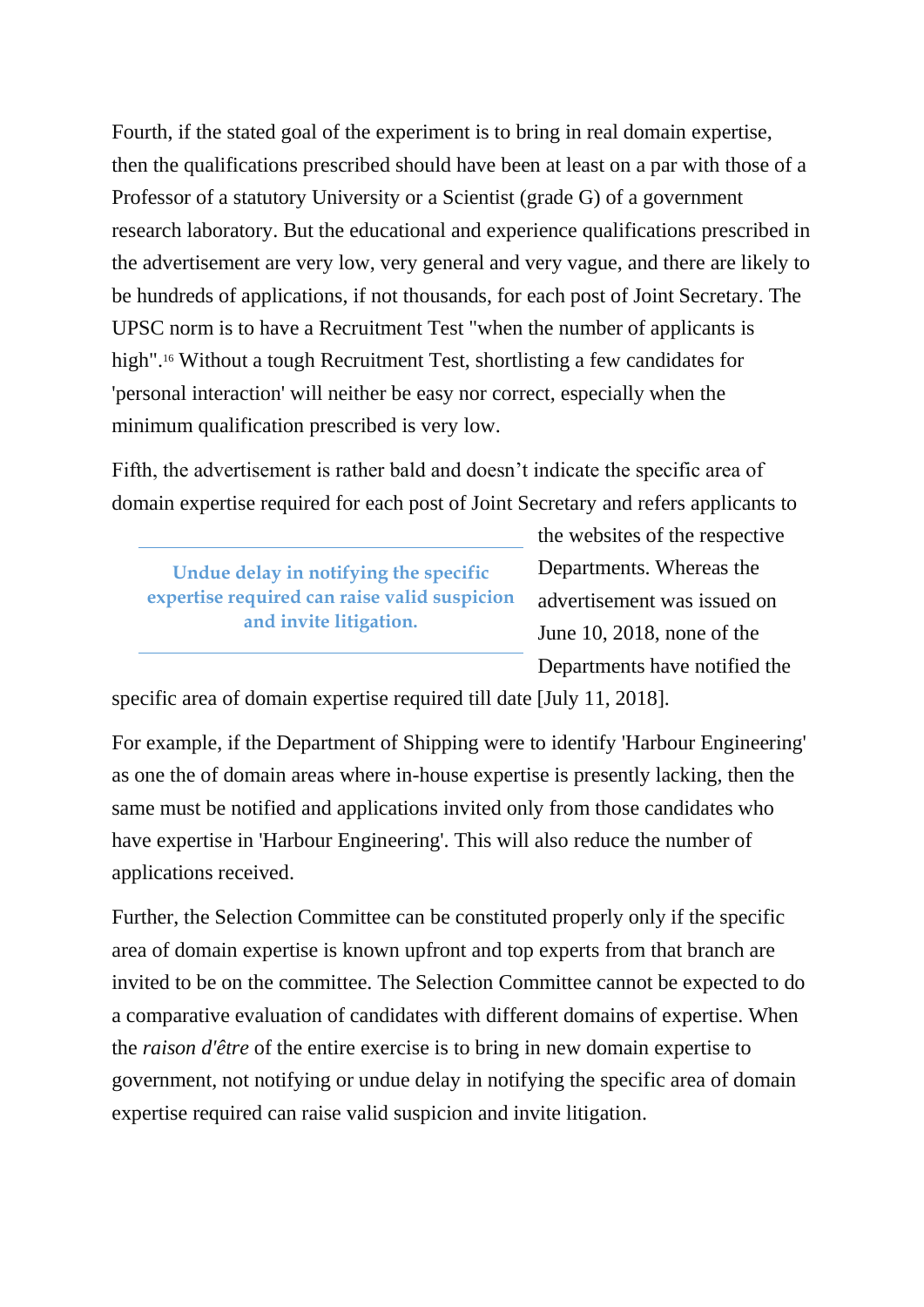#### **The question of reservations**

Many Opposition parties have criticised GoI for resorting to lateral entry as a method of avoiding reservations for OBC-NCL, SC and ST. There are three main methods of appointment to a civil post – by direct recruitment, by promotion and by transfer on deputation. Lateral entry is also direct recruitment and so reservations will apply. As per standard DoPT norms, reservations apply to even temporary appointments if the duration of appointment is more than 45 days.<sup>17</sup>

However, the advertisement issued does not show the earmarking of any post for OBC-NCL, SC, ST candidates. This is because reservations do not apply to single post cadres. Although 10 Joint Secretary posts have been advertised, the Joint

Secretaries to be appointed are subject-specific and cannot be transferred from one department to another (as can be the case of a Joint Secretary from the IAS

**If it were to advertise more than one post of Joint Secretary in a department for lateral entry, then reservations will apply.**

or one of the other civil services). So, they must be treated as isolated, stand-alone posts and hence, reservations will not apply. So the Government of India is right on this point, but if it were to advertise more than one post of Joint Secretary in a department for lateral entry, then reservations will apply.

#### **Volte-face for the worse**

It is worth pointing out that, citing the large number of vacancies in the Indian Police Service (IPS), the previous (United Progressive Alliance-2) government had introduced a 'Limited Competitive Examination' (LCE) in 2012 for directly recruited Deputy Superintendents of Police (DSPs) in the State Police Services and their equivalents in the Central Police Services—with five years of experience and less than 45 years of age—for inducting the successful candidates laterally to the IPS. The scheme got embroiled in litigation.

As recently as January 2018, the present NDA government informed the Supreme Court that, after considering all aspects, it had decided to scrap the LCE held in 2012 and make good the IPS vacancies by increasing the annual intake. Based on this, the case filed by affected candidates who had taken the LCE was dismissed by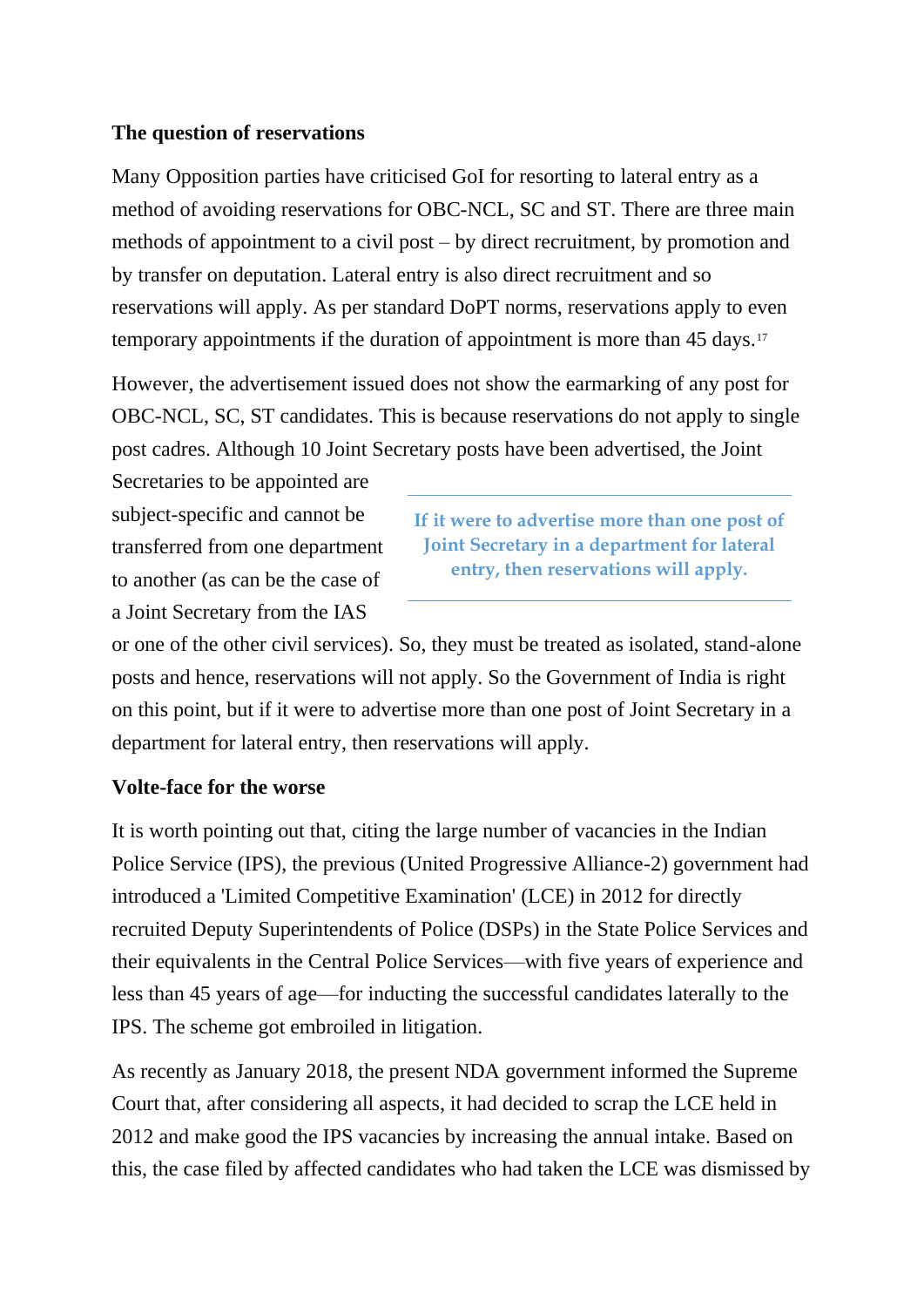the Supreme Court in April 2018.<sup>18</sup> But, within six months, the government seems to have done a volte-face in the case of lateral induction to Joint Secretary-level posts by citing "augmenting manpower" as one of the reasons in the advertisement.

The selection process proposed for the lateral entry of Joint Secretaries is far worse than that of the lateral entry to IPS proposed in 2012 as it does not contemplate a competitive examination but only a 'personal interaction' and as it is open to candidates from the private sector and elsewhere. Though there is a shortage of IAS officers in the aggregate due to poor cadre management and low levels of annual intake in the past, the number of officers in the level of Joint Secretary is adequate. As in the case of the IPS, the shortage of IAS officers in the aggregate is being made good by increasing the annual intake during the last four years. So, the argument of "augmenting manpower" as stated in the advertisement does not seem valid.

#### **Lateral entry - a rare exception, not a rule**

In India, the idea of lateral entry into senior bureaucracy is not new. In the past, several eminent technocrats such as V. Krishnamurthy, Mantosh Sondhi, D.V. Kapur, M.A. Wadud Khan, and R.V. Shahi; the well-known plant scientist M.S. Swaminathan; and renowned economists such as Manmohan Singh, I.G. Patel, Montek Singh Ahluwalia, Rakesh Mohan, and Vijay Kelkar had served as Secretaries in GoI.

At the level of Secretary, with 30 or more years of experience, assessing the domain expertise and eminence of the candidates is easier; their records usually speak for themselves and they can be invited directly or the selection for lateral entry can be done by an interview. But this is not the case at the level of Joint Secretary or below where most candidates are still 'works-in-progress' and there are not likely to be any standout performers.

Further, at the level of Secretary, the lateral entrant may have the stature to significantly influence policy-making but at the level of Joint Secretary or below his influence will be rather limited and he will be just another file pusher and probably a worse one.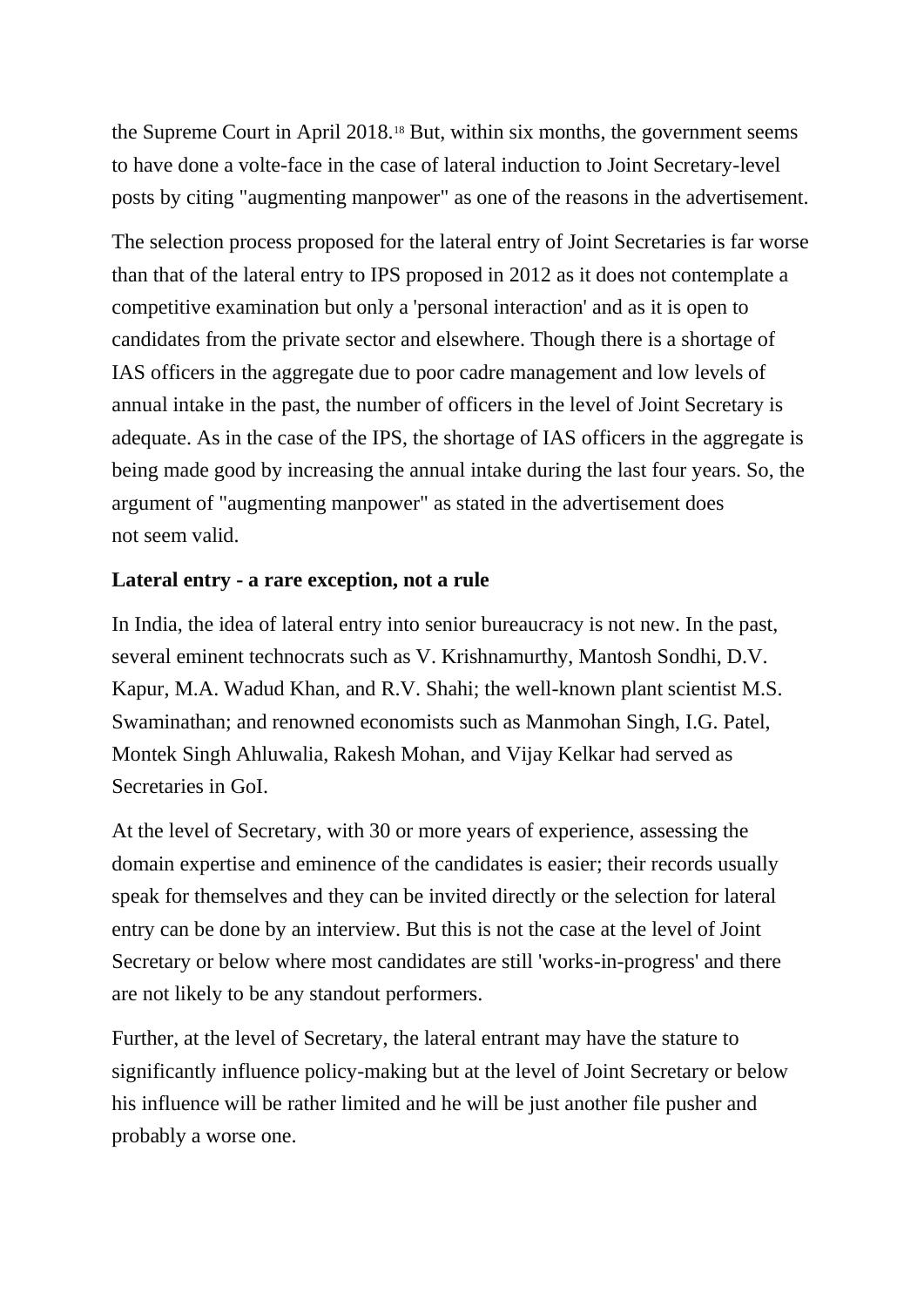Moreover, at the level of Secretary, if the lateral entrant is inefficient or out of his depth, he will stand glaringly exposed and this acts as a built-in check against

**Lateral entry should be only at the level of Secretary where necessary, and not at the level of Joint Secretary or below.**

appointing a crony or a party loyalist as Secretary, but at the level of Joint Secretary or below, the crony or party loyalist may well carry on as a 'passenger'. So

lateral entry into senior bureaucracy should be only at the level of Secretary where necessary, and not at the level of Joint Secretary or below. Lateral entry should be the rare exception and not the rule.

#### **Conclusion**

In sum, lateral entry at the level of Joint Secretary, as presently proposed, fails when evaluated on the touchstone of legality, probity, transparency, objectivity and *bona fides.* There is a glaring mismatch between GoI's stated aims and the manner in which it is going about the recruitment process. The experiment has all the trappings of the Spoils System.

The government needs to look no further than our western neighbour to realise that it is making a serious mistake. In 1972, Pakistan (under Zulfiqar Ali Bhutto) had also experimented with lateral entry to senior posts from the level of Deputy Secretary to Secretary in the Central Secretariat, and for comparable positions from Third Secretary to Minister in Pakistan's Foreign Service. Bhutto's motive was to weaken the iron grip of the civil service and to have pliant and cooperative bureaucrats. Many in Pakistan believe that the bureaucracy never recovered from this body-blow that Bhutto gave in 1972 and it has been deteriorating ever since. As Pakistani writer F.S.Aijazuddin wrote: "Those Indians who forget Pakistan's history are condemned to relive it". <sup>19</sup>

*(The author is a retired IAS officer and a former Vice Chancellor of the Indian Maritime University. Email: [shetty25@hotmail.com\)](mailto:%20shetty25@hotmail.com)*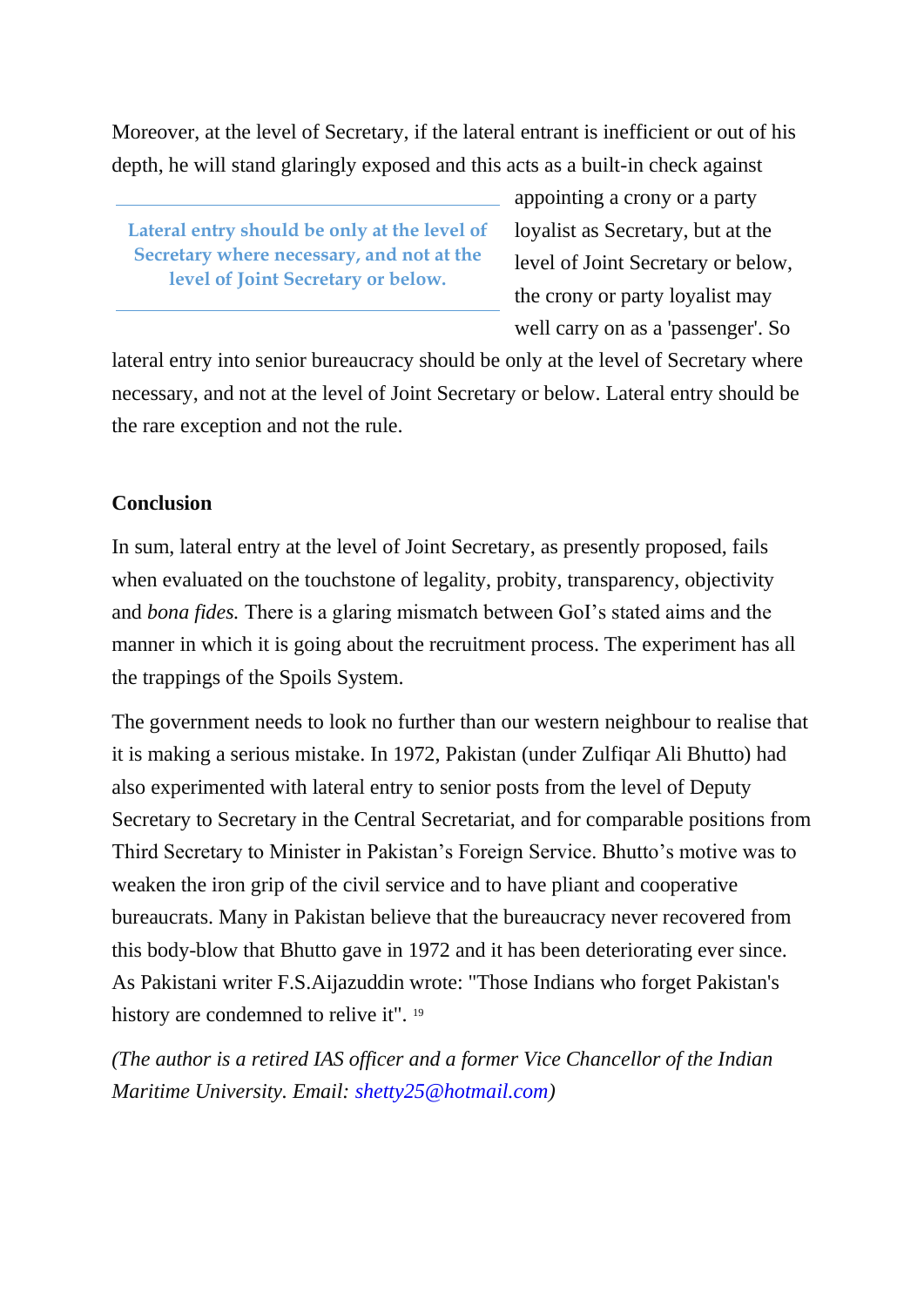## **Notes and references:**

# *[All URLs last accessed on July 12, 2017.]*

An abridged version of this article appeared in *The Hindu online edition* dated June, 19, 2018, and can be accessed at [Are we ushering in the spoils system in](https://www.thehindu.com/thread/politics-and-policy/lateral-entry-into-senior-bureaucracy-opening-the-flood-gates-for-a-spoils-system/article24201356.ece)  [senior bureaucracy?](https://www.thehindu.com/thread/politics-and-policy/lateral-entry-into-senior-bureaucracy-opening-the-flood-gates-for-a-spoils-system/article24201356.ece)

1. **Mencken, H.L.** (1886-1956) was a very influential American journalist, satirist and critic of the first half of the 20 century. The original form of this quotation was "Explanations exist; they have existed for all time; there is always a well-known solution to every human problem—neat, plausible, and wrong"*.* It appeared in a chapter titled "The Divine Afflatus" (p.158) in a collection of essays called *[Prejudices: Second Series](https://archive.org/details/prejudicessecond00mencuoft)* published in 1921 by Jonathan Cape, London. [https://archive.org/details/prejudicessecond00mencuoft]. Over the years, the original quotation has morphed into this shorter form which is what is found in most compilations of quotations and used by writers.

2. For the reply to starred question no. 341 on [Lateral Entry into Civil](https://www.thehinducentre.com/the-arena/current-issues/article24387828.ece/binary/AS341)  [Services](https://www.thehinducentre.com/the-arena/current-issues/article24387828.ece/binary/AS341) from Shashi Tharoor.

[http://164.100.47.194/Loksabha/Questions/QResult15.aspx?qref=39690&lsno=16 ].

3. **PTI. 2016**. [No proposal to allow lateral entry into civil services, says govt,](https://www.thehindubusinessline.com/economy/policy/no-proposal-to-allow-lateral-entry-into-civil-services-says-govt/article8969721.ece) *The Hindu BusinessLine*, August 10. Jitendra Singh's statement that issues such as lateral entry into the civil services require 'political consensus' was widely quoted in the media. [https://www.thehindubusinessline.com/economy/policy/noproposal-to-allow-lateral-entry-into-civil-services-says-govt/article8969721.ece].

**Also See PTI. 2016**. [No proposal to allow lateral entry into civil services:](https://economictimes.indiatimes.com/news/politics-and-nation/no-proposal-to-allow-lateral-entry-into-civil-services-government/articleshow/53632372.cms)  [Government,](https://economictimes.indiatimes.com/news/politics-and-nation/no-proposal-to-allow-lateral-entry-into-civil-services-government/articleshow/53632372.cms) *The Economic Times*, August 10.

[https://economictimes.indiatimes.com/news/politics-and-nation/no-proposal-toallow-lateral-entry-into-civil-services-government/articleshow/53632372.cms].

4. **Department of Personnel and Training (DoPT)**. [Lateral Recruitment to](https://lateral.nic.in/)  [Senior Positions in Government of India.](https://lateral.nic.in/) [https://lateral.nic.in/].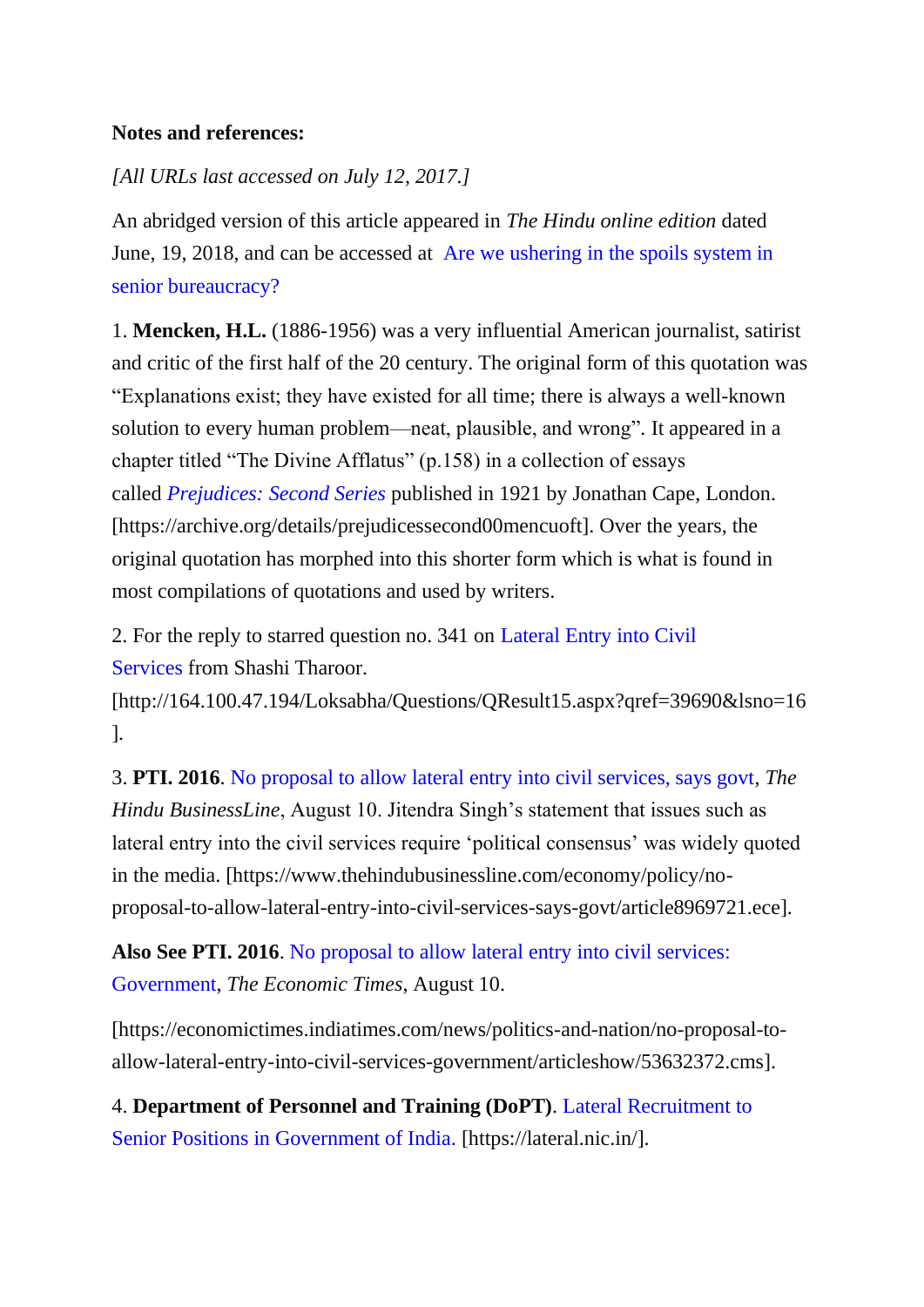5. **Government of India. 2016**. [Structure of Central Secretariat,](https://www.indianetzone.com/51/structure_central_secretariat.htm) *India Netzone*, January 30. [https://www.indianetzone.com/51/structure\_central\_secretariat.htm].

6. Consultation with the UPSC is obligatory in the matters mentioned in Article 320(3) such as recruitments to civil services and civil posts, promotions, transfers, disciplinary cases etc. However, as per the proviso to Article 320(3), the President can frame Regulations specifying matters in respect of which it shall not be necessary for the UPSC to be consulted. These are called the "Union Public Service Commission (Exemption from Consultation) Regulations 1958" and are amended from time to time. The post of Joint Secretary has been exempted from the purview of mandatory consultation with the UPSC. While it may be alright to fill the post of Joint Secretary by promotion or by transfer on deputation without consulting UPSC, direct recruitment to the post of Joint Secretary should ideally be done by the UPSC or by DOPT in consultation with the UPSC.

7. Though the Spoils System had existed even before President Andrew Jackson (1829-37), it attained notoriety during his time with large scale hirings and firings of civil servants on partisan considerations. New York Senator William L. Marcy, a Jackson supporter, defended the practice with this infamous remark. Please see *Encyclopaedia Britannica Online***:** [Spoils System.](https://www.britannica.com/topic/spoils-system#ref265060) [https://www.britannica.com/topic/spoils-system#ref265060].

8. **Hoogenbom, A. 1959.** The Pendleton Act and the Civil Service, *American Historical Review,* Vol. 64, No. 2 (January). James A. Garfield was the second of the four U.S Presidents to be assassinated while in office. Just 49 days into his term, he was shot from the back, in a railway station, by a disappointed job seeker named Charles Gateau. Gateau believed that he had played a major role in Garfield's victory and wanted to be rewarded with a Consulship in Vienna or Paris which was refused. Garfield died 79 days after the shooting.

9. These comments find place in a March 31, 2010 interview of Professor Lant Pritchett with Rediff.com in which he calls India a "flailing state" whose capability to implement policies is weak.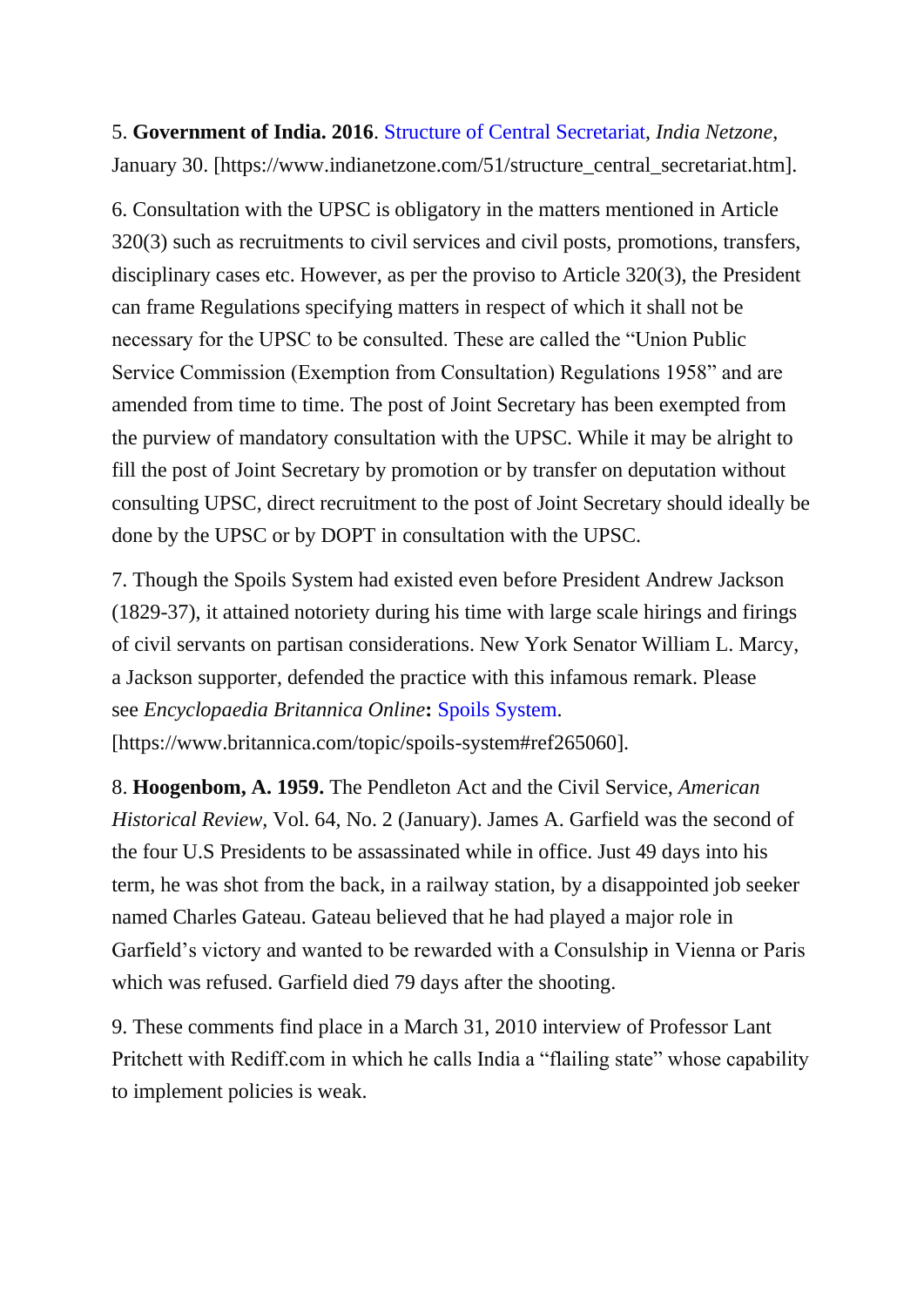# **Pritchett, L. 2010**. ['Absenteeism, corruption have weakened India',](http://www.rediff.com/news/slide-show/slide-show-1-lant-pritchett-on-what-has-weakened-india/20100331.htm#3) *rediff.com*, March 31. [http://www.rediff.com/news/slide-show/slide-show-1-lant-pritchetton-what-has-weakened-india/20100331.htm#3].

# 10. **Drucker, P. F. 1973**. *[Managing the public service](https://www.thehinducentre.com/the-arena/current-issues/article24387493.ece/binary/58e1a4b8a8579450163953)*

*[institution](https://www.thehinducentre.com/the-arena/current-issues/article24387493.ece/binary/58e1a4b8a8579450163953)*[https://www.nationalaffairs.com/storage/app/uploads/public/58e/1a4/b8 a/58e1a4b8a8579450163953.pdf].

11. **Government of India. 2015**. *[Report of the Seventh Central Pay Commission](https://www.thehinducentre.com/the-arena/current-issues/article24387423.ece/binary/7cpc_report_eng)*, November, p.183. [https://doe.gov.in/sites/default/files/7cpc\_report\_eng.pdf].

12. **Appleby, P.H. 1961**. *[Public Administration For A Welfare State](https://archive.org/details/in.ernet.dli.2015.275566)*, Indian Institute of Public Adminsitration. Asia Publishing House, New Delhi. P.63. [https://archive.org/details/in.ernet.dli.2015.275566]. This is a collection of 4 lectures delivered by Dr. Appleby as a Visiting Professor in the Indian Institute of Public Administration (IIPA), New Delhi. The quote is from his third lecture titled "The Generalist and the Specialist in Administration".

13. **Ibid**. P.65 of the same lecture.

14. Quoted in Randolph S. Churchill, *Twenty-One Years*, Weidenfeld & Nicolson, 1965.

15. **Union Public Service Commission. 2017**. *[FAQs-Recruitment](http://www.upsc.gov.in/faqs)*, June 20. [http://www.upsc.gov.in/faqs].

**Union Public Service Commission. 2017**. *[Recruitment by selection methods](https://www.thehinducentre.com/the-arena/current-issues/article24387328.ece/binary/Brief_of_Rectt_Branch)*.

[http://www.upsc.gov.in/sites/default/files/Brief\_of\_Rectt\_Branch.PDF].

16. **Ibid**.

17. Please see Chapter 2 of DoPT's *[Brochure on Reservations](http://persmin.gov.in/DOPT/Brochure_Reservation_SCSTBackward/Ch-02_2014.pdf)* [http://persmin.gov.in/DOPT/Brochure\_Reservation\_SCSTBackward/Ch-02\_2014.pdf]

 Para 2.22(i) states that reservations do not apply to "temporary appointments of less than 45 days duration". Para 2.22(vi) states that reservations do not apply to "single post cadres". Since the lateral induction of Joint Secretaries is on contract